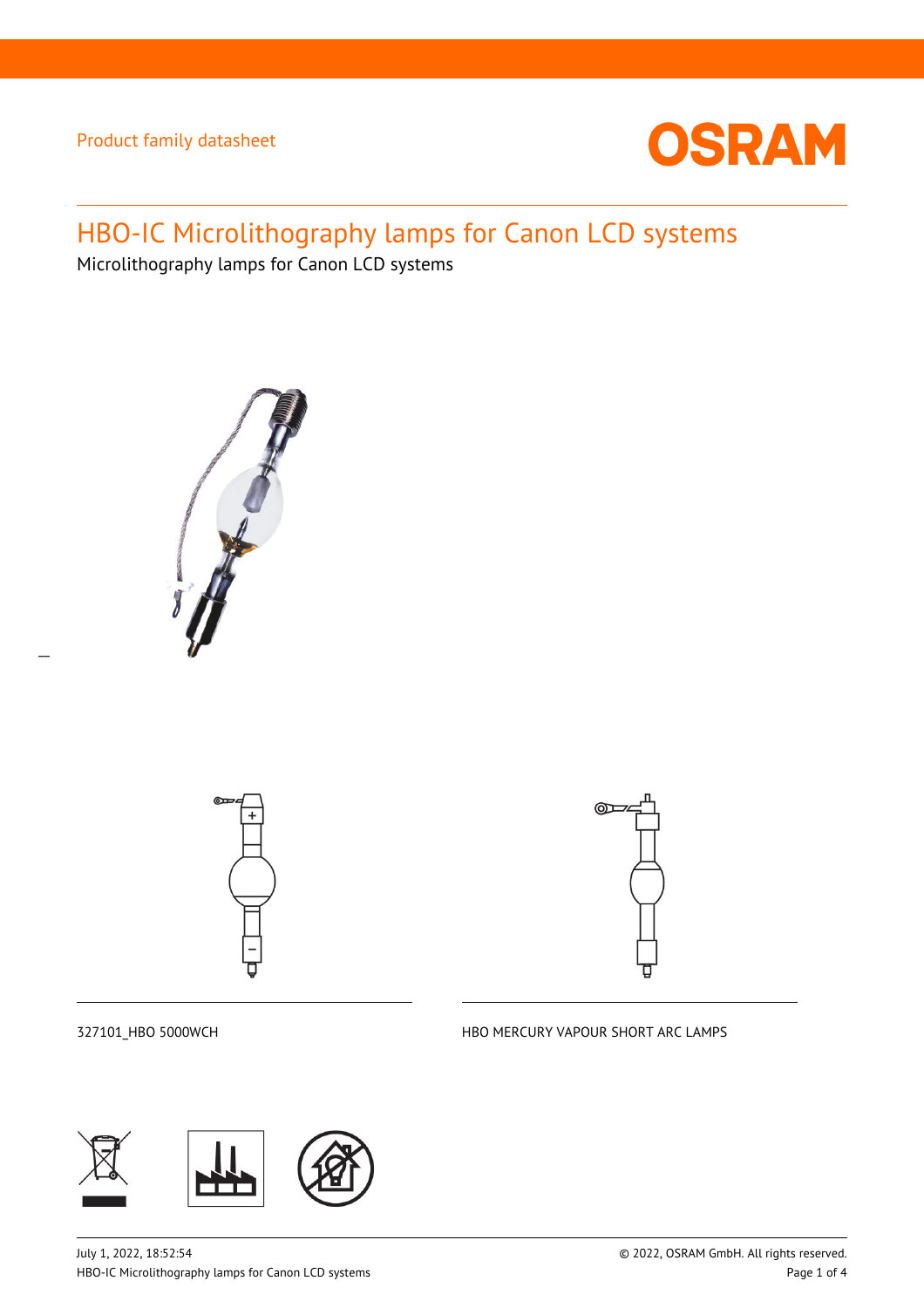### Technical data

|                            | Electrical data           |                           |                    |                  | <b>Dimensions</b><br>& weight |                    |
|----------------------------|---------------------------|---------------------------|--------------------|------------------|-------------------------------|--------------------|
| <b>Product description</b> | <b>Nominal</b><br>voltage | <b>Nominal</b><br>current | Type of<br>current | Rated<br>wattage | <b>Nominal</b><br>wattage     | <b>Diameter</b>    |
|                            | 64.0 V                    |                           |                    | 5000.00 W        |                               |                    |
| <b>HBO 5000 W/CH</b>       |                           | 78 A                      | DC                 |                  | 5000.00<br>W                  | 80.0 mm            |
| <b>HBO 8000 W/CHL</b>      | 81.0 V                    | 99 A                      | DC                 | 8000.00 W        | 8000.00<br>W                  | $105.0 \text{ mm}$ |
|                            |                           |                           |                    |                  |                               |                    |
| <b>HBO 12000 W/CHL</b>     | 112 V                     | 107 A                     | DC.                | 12000.00         | 12000.00                      | $124.0 \text{ mm}$ |
|                            |                           |                           |                    | W                | W                             |                    |

|                            |                                                   | Additional product data                     |                                                  | <b>Capabilities</b>     |
|----------------------------|---------------------------------------------------|---------------------------------------------|--------------------------------------------------|-------------------------|
| <b>Product description</b> | Length with base<br>excl. base<br>pins/connection | <b>Base anode (standard</b><br>designation) | <b>Base cathode</b><br>(standard<br>designation) | <b>Burning position</b> |
| <b>HBO 5000 W/CH</b>       | 338.00 mm                                         | $SFC 33.5 - 50$ <sup>1)</sup>               | SFc33.5-12/50                                    | Other $^{2)}$           |
| <b>HBO 8000 W/CHL</b>      | 385.50 mm                                         | SFaX40-13/50 <sup>1)</sup>                  | SFa40-12/45                                      | Other $^{2)}$           |
| <b>HBO 12000 W/CHL</b>     | 450.00 mm                                         | SFaX46-14/60 <sup>1)</sup>                  | SFa37-16/60                                      | Other $2$ )             |

 $\overline{1}$ 

|                            | <b>Environmental information</b><br>Information according Art. 33 of EU Regulation (EC) 1907/2006 (REACh) |                                             |                                      |                      |
|----------------------------|-----------------------------------------------------------------------------------------------------------|---------------------------------------------|--------------------------------------|----------------------|
| <b>Product description</b> | Date of Declaration                                                                                       | <b>Primary Article</b><br><b>Identifier</b> | <b>Candidate List</b><br>Substance 1 | CAS No. of substance |
| <b>HBO 5000 W/CH</b>       | 24-06-2022                                                                                                | 4008321381385<br>4008321381934              | Lead                                 | 7439-92-1            |
| <b>HBO 8000 W/CHL</b>      | 01-04-2022                                                                                                | 4008321545756                               | Lead                                 | 7439-92-1            |
| <b>HBO 12000 W/CHL</b>     | 24-06-2022                                                                                                | 40083216511291<br>4052899422322             | Lead                                 | 7439-92-1            |

| <b>Product description</b> | Safe Use Instruction  | <b>Declaration No. in</b><br><b>SCIP database</b> |
|----------------------------|-----------------------|---------------------------------------------------|
| <b>HBO 5000 W/CH</b>       | The identification of | 6A892F46-A7CC-                                    |
|                            | the Candidate List    | 45DE-AFBD-                                        |
|                            | substance is          | E023484BA64D                                      |
|                            | sufficient to allow   | 5767a2be-1efc-43e6-                               |
|                            | safe use of the       | b1b6-bce7aa003303                                 |
|                            | article.              |                                                   |
| <b>HBO 8000 W/CHL</b>      | The identification of | E99F1F0E-22F8-                                    |
|                            | the Candidate List    | 43BF-AE0A-                                        |
|                            | substance is          | 417BC48F22FF                                      |
|                            | sufficient to allow   |                                                   |
|                            | safe use of the       |                                                   |
|                            | article.              |                                                   |
| <b>HBO 12000 W/CHL</b>     | The identification of | 405E8BDF-87F2-                                    |
|                            | the Candidate List    | 46EB-9530-                                        |
|                            | substance is          | AA1F4CA56ABE                                      |
|                            | sufficient to allow   | 6965D23E-72F4-                                    |
|                            | safe use of the       | 4E35-A198-                                        |
|                            | article.              | 04B8540E751E                                      |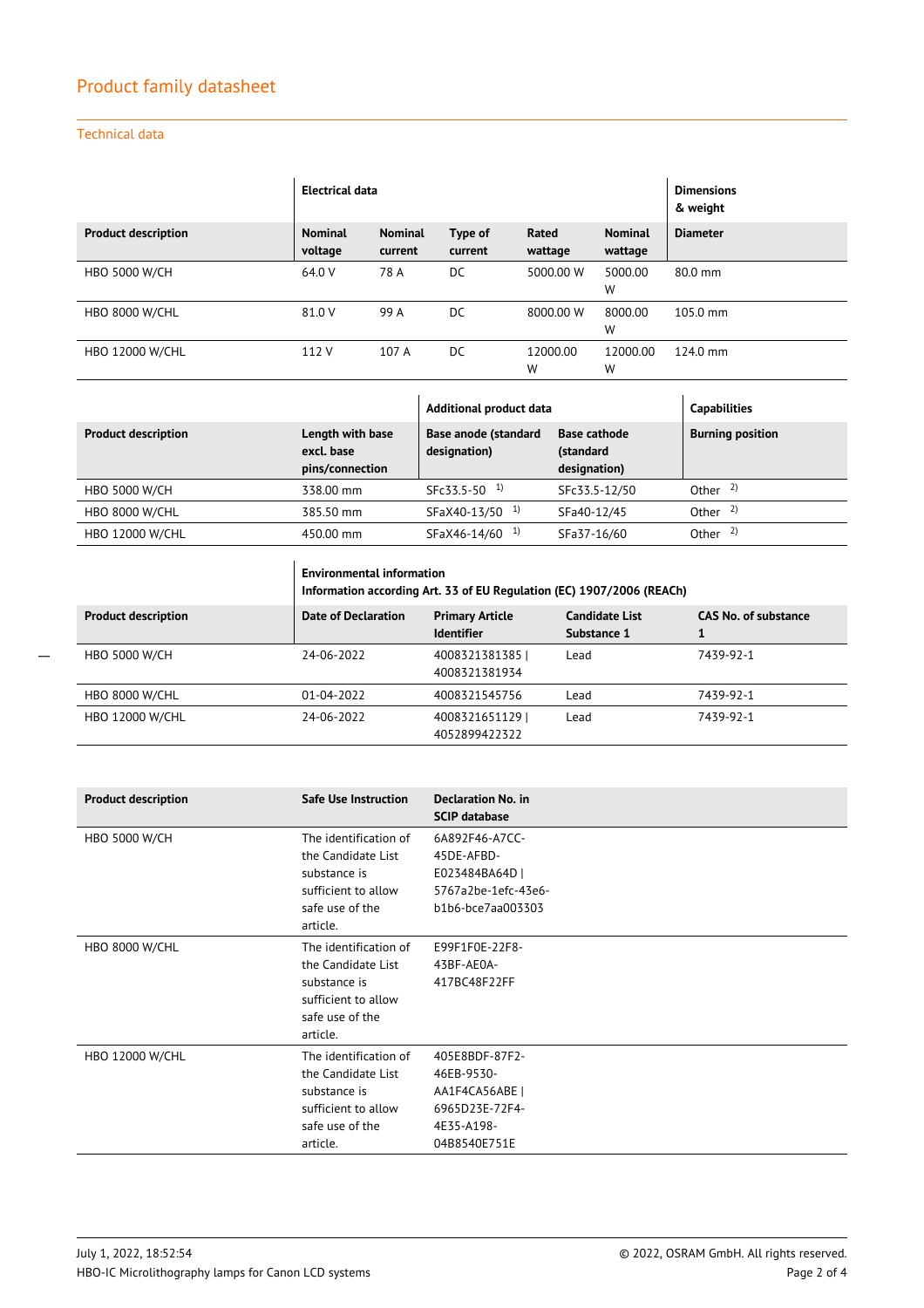1) With cable connection (M 10) 2) Anode on top

 $\overline{a}$